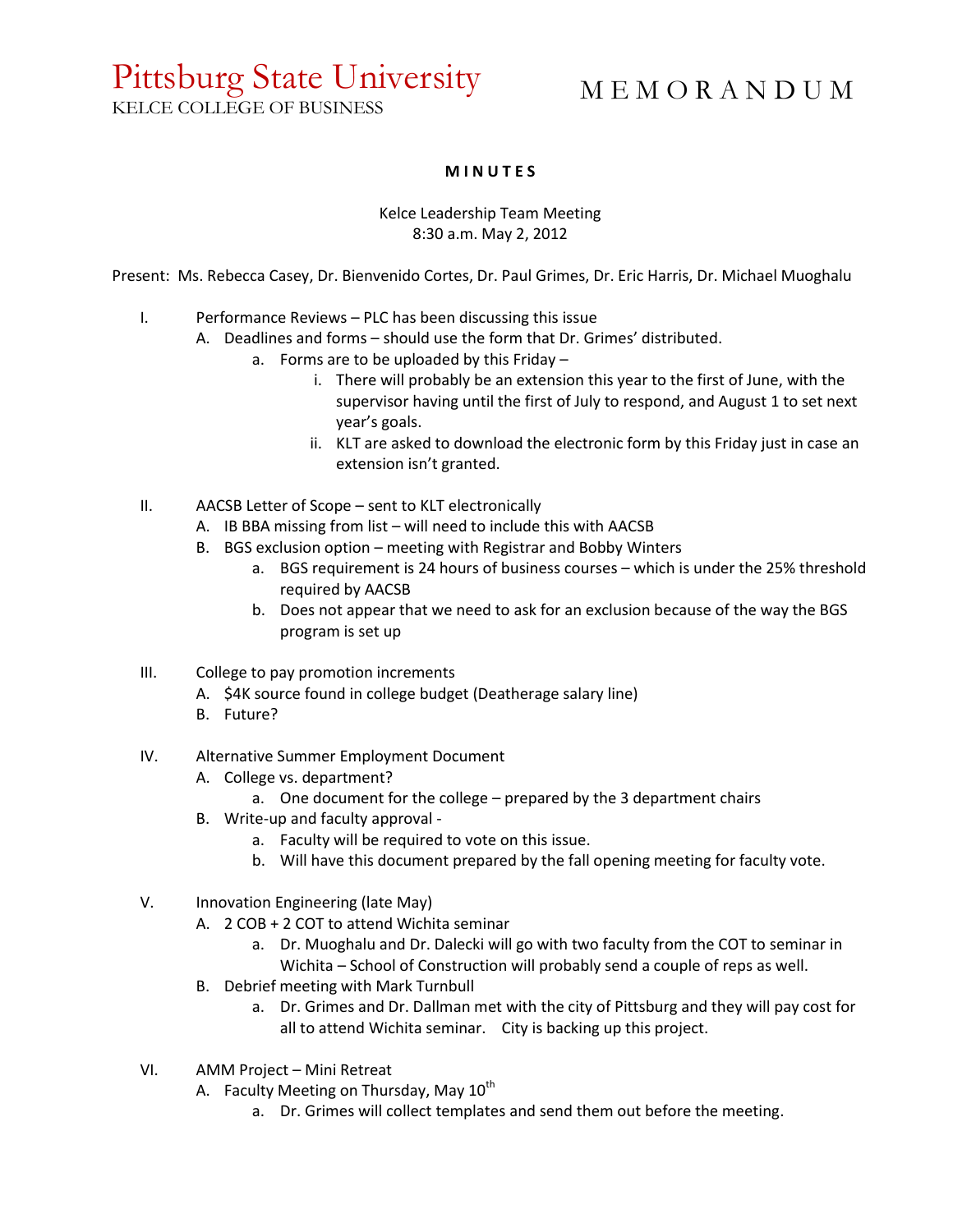- b. Plan to go through each of the 20 standards will ask for action items from the faculty for each standard.
	- i. Each group will be given guidelines for their presentations 5 minutes per standard and 5 minutes for discussion of standard.
	- 1. Time set for 8:00 a.m.
	- 2. Break to honor service recognitions, promotions, retirement and faculty departures (Lynn Murray & Wei Sha promotions)
	- 3. Pizza Lunch

#### VII. Awards banquet debriefing – were done before 8:00

- A. Issue for next year physical space restrictions
- B. Solicitation of feedback? (from donors, faculty, students)
- VIII. Updates and Announcements
	- A. Grimes
		- a. To Arkansas w/Holly on Thursday to visit Pete Esch;
		- b. Management training initiative with WSU May 24;
		- c. Meet with SLC about computer labs before the semester closes;
		- d. Meet and Confer has begun-Deans have requested 4% increase in faculty salaries for next year;
		- e. Stories to Ron Womble about graduating students;
		- f. Friday is the deadline for catalog copy updates for 2012-13
	- B. Casey
		- a. Search update
			- i. 2 candidates were brought to campus for Jim Harris' open position; there is a possibility that both candidates will be hired – one for the CIS position, and one for Dr. Becky Heath's position.
			- ii. Brad Burns will be hired as a full-time adjunct to fill in for Dr. Fay's sabbatical.
			- iii. Gail Yarick has started working on her Ph.D.

#### C. Cortes –

- a. Dr. Ken Smith will be submitting his resignation. He will teach through the summer this year.
- b. Need to hire someone to teach Dr. Smith's classes in the fall.
- c. Finalizing selection of students who will be going to Taiwan this summer  $-3$ students will go.
- D. Harris
	- a. Steve Horner has signed his contract for next academic year (Mujtaba Ahsan position).
	- b. Chris Fogliasso had surgery yesterday, and will be out through the summer session. There is an immediate opening for someone to teach Legal & Social this summer.
	- c. Residential Construction Management competition need to do a marketing/ business plan in construction. Would like to have at least one business student involved in this project next year. Dr. Harris will talk to the faculty advisor about including several students in the project.
- E. Muoghalu
	- a. Mini MBA update still a work in process there are about 40 applicants
		- i. Visa interviews will be conducted next week
		- ii. July 10-17 are the planned dates for the program